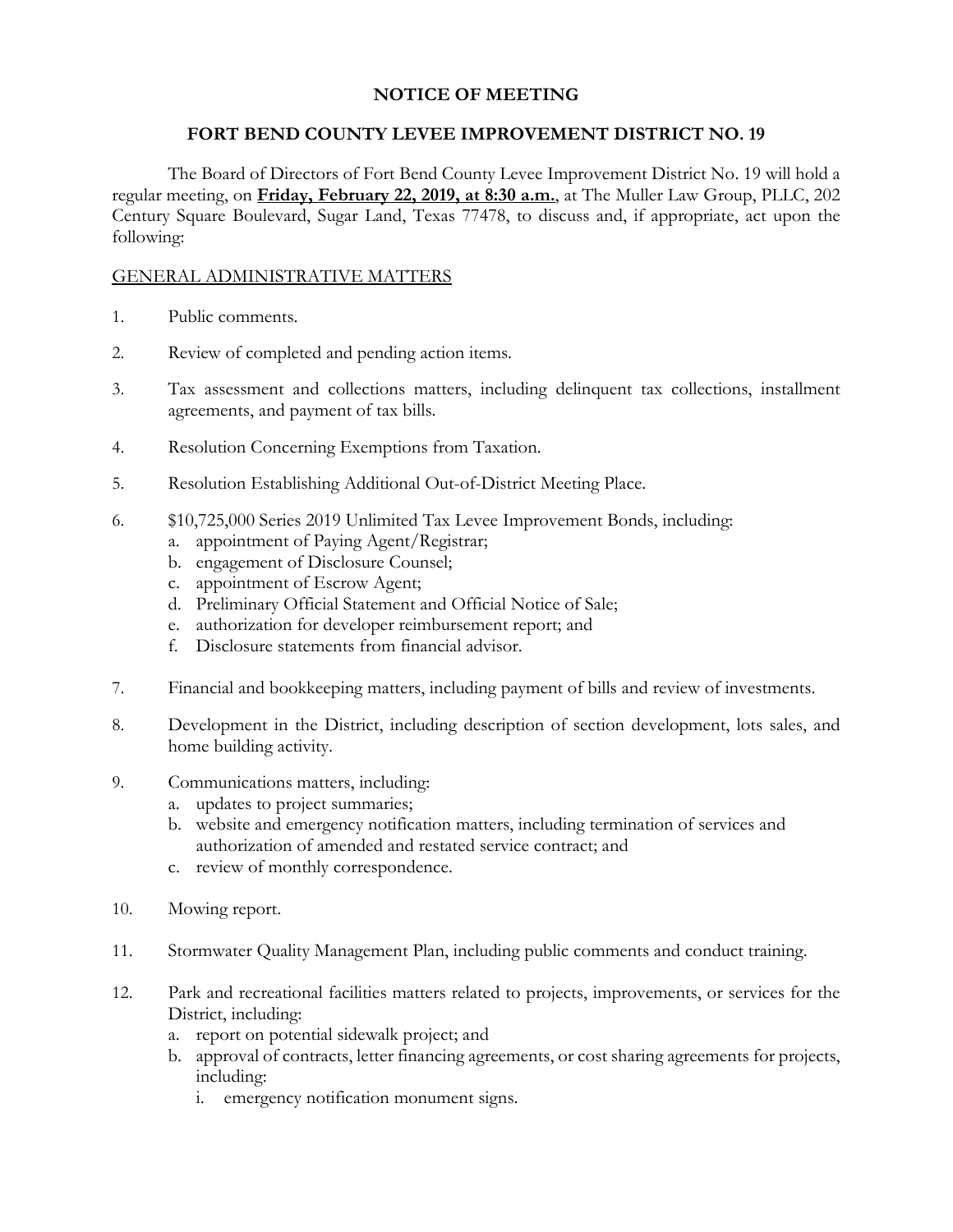- 13. Fort Bend Flood Management Association and Regional Perimeter Levee matters, including:
	- a. state and federal legislative and regulatory matters;
	- b. regional drainage improvements; and
	- c. meeting, conferences, and training schedule.
- 14. Acceptance of director resignation.
- 15. Appointment procedures for director vacancy.

#### **Scheduled 10-minute recess.**

## OPERATION AND CONSTRUCTION MATTERS

- 16. General operations matters, including:
	- a. report on repairs and maintenance; and
	- b. pending or proposed claims for federal or state reimbursement.
- 17. Emergency operations matters, including:
	- a. radio communication devices;
	- b. vehicular access improvements; and
	- c. revised Emergency Action Plan.
- 18. Steep Bank Creek Pump Station matters, including:
	- a. potential modifications to joint Maintenance Agreement;
	- b. automated rainfall and water elevation gauges, including data collection, storage, and reporting systems;
	- c. fencing for supplemental storage facility;
	- d. site paving for supplemental pumps, including:
		- i. Cost Sharing Agreement (as revised);
		- ii. approval of pay applications or change orders;
	- e. proposed facility expansion, including:
		- i. proposed establishment of Joint Committee;
		- ii. Master Service Agreement and Task Authorization No. 1 (preliminary design); and
		- iii. Cost Sharing Agreement for Task Authorization No. 1 (preliminary design).
- 19. Regional drainage projects and capital improvements, including:
	- a. report on revised Fort Bend County Drainage District Criteria;
	- b. Lost Creek Pump Station, including:
		- i. update on 2D watershed modeling; and
	- c. watershed interconnects, including:
		- i. Amended and Restated Cost Sharing Agreement for Hagerson Road Interconnect.
- 20. Other Engineering Matters related to other projects, improvements, or services, including: a. deeds, easements, and consents to encroachment.
- 21. Project Financing Matters, including:
	- a. Review of projects proposed for funding from bond proceeds;
	- b. FEMA Hazard Mitigation Fund Application, including:
		- i. proposal for consulting services.